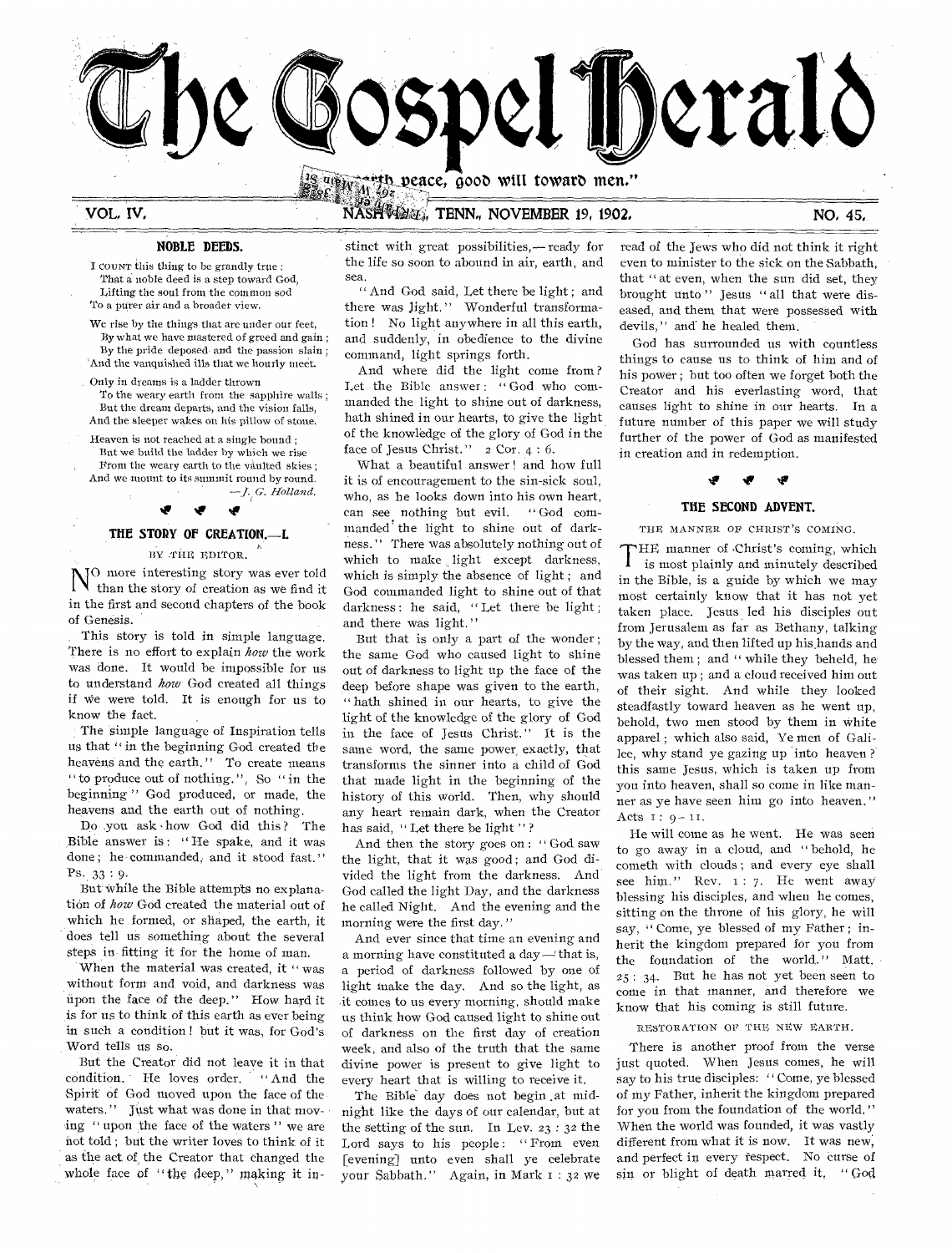saw everything that he had made, and, behold, it was very good." Gen. I: 31. Christ's second coming, therefore, means the renewal of the earth. And this we read in Acts 3 : 20, 21 : " He shall send Jesus Christ, which before was preached unto you ; whom the heaven must receive until the times of restitution [restoration] of all things, which God hath spoken by the mouth of all his holy prophets since the world began." Therefore " we, according to his promise, look for new heavens and a new earth, wherein dwelleth righteousness "  $(2$  Peter  $3$ : 13); and for the accomplishment of this we must wait the second coming of Christ. E. J. WAGGONER.



UNDER the above heading we copy a short article which the Melbourne  $Ar$ short article which the Melbourne *Argus* of Aug. 19, 1899, credits to the *Globe:—* 

*Perhaps* the most interesting point about the Rev. Father Thurston's article on "The Mediæval Sunday" is the evidence it affords that the Saturday half-holiday movement, which most of us have probably regarded as quite a modern invention, is really only a return to a lapsed portion of an old " forty-hours Sunday," instituted by means of a forged letter from heaven, promulgated by Eustace, abbot of Flaye.

If, on the last day of each week, the shop hand and the hard-worked city clerk are able to get away for an afternoon of football, or cycling, or volunteering, they probably owe the privilege—at least in part —to the eloquence and the repeated miracles of the old Normon monk who made his tour through England just seven centuries ago. In any case, Eustace of Playe and the forger of the " letter fallen from heaven," may divide the honors between them.

The letter, the writer of the article says, is a great deal too long and too ridiculous to he reproduced here ; but the practical injunction which it embodies illustrates the maximum of time then insisted on, and it is useful for our purpose.

It is my will [Christ is made to say] that from the hour of noon on Saturday until sunrise on Monday, no man do aught of labor, save that which is for good ; and if any one have transgressed, let him atone for it by penance. And if ye do not do this, my commandment, Amen, I say to you, and swear to you, by my seat and my throne, and by the cherubim who guard my holy seat, that I will never again admonish you by letter, but I will open the heavens and will rain down upon you stones, and stocks, and scalding water in the night, and nothing shall stay me from destroying all the corrupt race of men."

The record concerning this pious fraud is true, and may be found in the writings of Roger Hoveden, an historian of the twelfth century (Hoveden's " Annals, " Vol. II, pp. 526- 528) and also in the history written by Matthew Paris, a man that was recognized as the best historian of the Middle Ages. (Matthew Paris's " Historia Major," page  $201.$ )

It was in the year 1200 that Eustace, the abbot of Flaye in Normandy, came into England to preach. He was a very zealous advocate of Sunday sacredness ; and when in London he found the day devoted to general markets and holiday pastimes, he vigorously rebuked the people ; but as he had no Bible testimony on the matter, the people paid little heed.

Leaving England for awhile, he returned again in the year 1201 with the forged document described above. The sacred roll is said to have fallen upon the altar of St. Simeon in Jerusalem. It was taken by Eustace to Rome, where it was blessed by the pope, Innocent III.; and armed with this impious fraud, the abbot returned to England to take up his crusade against Sunday work.

As stated by the writer quoted, this epistle is both too long and too foolish to copy. It may be found in the " History of the Sabbath," pages 388 - 39o. By working on the superstitious fears of the people through this forged document, Eustace was, enabled to war against the remnants of Sabbath observance that lingered in the minds of the people, and to establish the plan of observing what they called a sacred day from Saturday noon to Monday morning.

In Schaff *'s* " Encyclopedia of Biblical, II istorical, and Doctrinal Theology, " article, " Seventh-day Baptists, " Vol. III, page 2166, the writer states : —

In the Western Church the seventh day continued to be observed quite generally till the fifth century and later ; and traces of it were noticeable in some parts of Europe much later. In Scotland and Ireland, as well as in England, the seventh day was regarded and observed as the Sabbath in the eleventh century and later.

In Skene's " Celtic Scotland, " page 35o, Vol. II, there is this statement : —

There was no want of veneration for Sunday, though they held that Saturday was properly the Sabbath, on which they abstained from work.

The fraud introduced by this sacred " roll" was carried out, and enforced by the recital of miracles as monstrous as they were untrue. A woman in Lincolnshire, who endeavored to bake after the ninth hour on Saturday, placed her bread in the oven ; and though it was at a great heat, the bread, after a long baking, came out raw. Another woman who refrained from baking because it was past the ninth hour, found her bread the next day already baked by the Divine will without being near the fire.

A man went plowing after the ninth hour ; and, stooping down to clean his plow, the iron instrument with which he was cleaning, stuck to his hand, and remained there for two years; to his great shame and inconvenience. A miller at Wakefield, while grinding corn beyond the time specified in the "roll," had a torrent cf blood come forth from his mill instead of flour.

It was by such tales as these that Rome and her emissaries undertook to supplant the Sabbath, and establish what the writer in the *Globe* truly calls a " pious fraud. "

The intelligent reader well knows that Sunday is not the Sabbath, though men have worked many pious frauds in trying to make the human family accept it as such. But the hail will sweep away the " refuge of lies" (Isa.  $28:17$ ) that deception has taken up in this matter, and Rome's work, and the work of those who have followed her in this " pious fraud," will be made manifest. - Bible Echo, Mel*bourne, Australia.* 

#### **tir Air**

### **THE CONDITION OF THE DEAD.**

[From " What Think Ye?"]

"THE Lord God formed man of the dust of the ground, and breathed into his nostrils the breath, of life ; and man became a living soul." Gen. 2: 7. When man dies, his breath returns to God, and his body returns to the earth and becomes dust.

Thou takest away their breath, they die, and return to their dust. Ps. 104: 29.

Then shall the dust return to the earth *as* it was ; and the spirit shall return unto God who gave it. Ecel. 12 : 7.

From the day of man's death until his resurrection he is entirely unconscious.

The living know that they shall die : but the dead know not anything, neither have they any more a reward ; for the memory of them is forgotten. Also their love, and their hatred, and their envy, is now perished ; neither have they any more a portion forever in anything that is done under the sun. . . . Whatsoever thy hand findeth to do, do it with thy might ; for there is no work, nor device, nor knowledge, nor wisdom, in the grave, whither thou goest. Eecl.  $9:5, 6, 10$ .

His breath goeth forth, he returneth to his earth ; in that very day his thoughts perish. Ps.  $146:4$ .

This state is spoken of as a sleep.

So man lieth down, and riseth not: till the heavens be no more, they shall not awake, nor be raised out of their sleep. Job. 14: 12.



**I** N referring to the oft-mentioned idea of I the change of the Sabbath, 'Alexander Campbell thus wrote in the *Christian Baptist*, Vol. 1, p.  $44:$ 

But some say it was changed from the seventh to the first day. Where? When? and by whom? $-$ No man can tell. No ; it never was changed, nor could it be unless creation was gone through again; for the *reason assigned must be changed* before the observance in respect to the reason can be changed. It is old wives' fables to talk of the change of the Sabbath from the seventh to the *first* day. If it be changed, it was that august personage changed it who changes times and laws *ex officio.* I think his name is Dr. Antichrist.

A BOY'S Christianity is not of the right sort unless one of its results is to make him

G

a true gentleman.— *Selected,*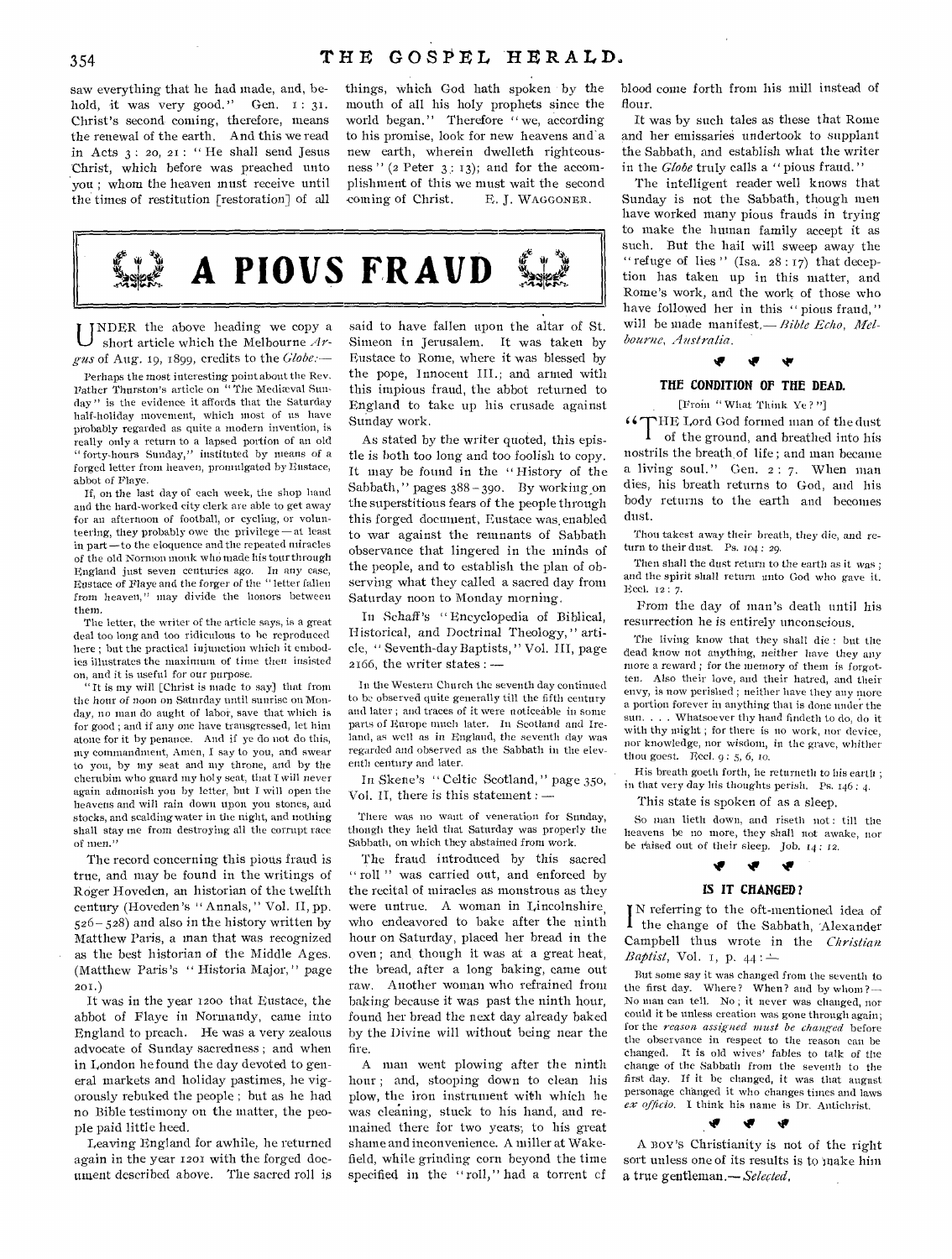### **THE BIBLE ITS OWN INTERPRETER.**

THE fundamental principle of Protest-<br>antism is that the Bible, and the Bible HE fundamental principle of Protest only, is the standard by which both actions and doctrines are to be judged. But all are not agreed as to the manner of interpreting 'it. Two general systems are in use, the , literal and the mystical, and each can boast of many adherents.

The mystical system was introduced into the church at an early date. Mosheim speaks of a class of errorists in the early Church who " attributed a double sense to the words of Scripture; the one obvious and literal, the other hidden and mysterious, which lay concealed, as it were, under the outward letter." And with the truly human characteristic of loving the proofs of their own ingenuity, they preferred the idle fictions they had invented to the " true and natural sense. "

One departure froni the plain sense of the written Word made room for another. Interpretations multiplied, and in time "twenty different doctors expounded one text twenty different ways. " Thus was laid the foundation for the Romish .Church with all its errors.

The class who believe in taking the Bible as it reads, agree with Prof. C. E. Stowe, that " the Bible is not given to us in any celestial or superhuman language. " It was written for men and "in the language Of men, " and is to be understood like other books. Hedge, in his "Logic," says: " Words which admit of different senses should be taken in their most common and 'obvious meaning, unless such a construction leads to absurd consequences, or is inconsistent with the known intention of the writer." And Bishop Jeremy Taylor: "In all interpretations of Scripture, the *literal sense is* to be presumed and chosen, unless there is evident cause to the contrary."

Sometimes the language is figurative, and then the meaning is to be determined from a study of the Book itself, by a diligent comparison of the different texts where the expression in question is used.' But a figurative expression, or an inference, however legitimate, should never be depended upon to establish any doctrine. On this point, Bridges, in "Christian Ministry," thus speaks : " inferences from Scripture that appear to be strictly legitimate must be received with the greatest caution, or, rather, decidedly rejected, except as they are supported by explicit Scripture declarations." Dr. Clarke says : " Even metaphors and parables prove nothing ; they only illustrate, and are never allowed to be produced in support of any doctrine.' This is a maxim in theology to which all polemic divines are obliged to bow.'

Martin Luther's advice is good: "Let the Christian reader's first object always be to find out the literal meaning of the Word of God; for this, and this alone, is the ,whole foundation of faith and of Christian theology." And as Dr. Clarke says, "By

not attending to this, heresies, false doctrines, and errors of all kinds, have been propagated in the world."

There have always been religionists who have interpreted the Scriptures to suit their own peculiar creeds or notions. This course

has given skeptics occasion to say that " you can prove anything by the Bible," a statement that never could have been made. had religious teachers always adhered to a natural and rational system of interpretation.  $E, I, B$ .



T HE writer has recently visited two homes where the GOSPEL HERALD had found its way before me. The lady of the first of these homes is a pale, weakly woman, from whom the breath of life seems to have wellnigh departed. I took occason to inquire if she had read the article in the GOSPEL HER-ALD on deep breathing. She said she began to read it, but something took her attention before she finished. I was sorry ; for she had lost several weeks' practise, which might have doubled the amount of health-giving air in her lungs and blood ; and she was sadly in need of it.

She spoke of being wakeful at night, and having tried many ways to get to sleep. That night her husband and I occupied the bed where she usually slept. I spoke to him about ventilation, and he assured me there would be plenty of fresh air, as the door was open into the kitchen, and there was an open fireplace. The head of the bed was in the corner of the room. In the night I awoke. The air seemed heavy and oppressive. My bed-fellow was breathing very hard. I got up and opened the outside door several inches ; but still the fresh, pure air did not fill the corner where my breathing machine was located. My host breathed so hard I finally wakened him. He turned over and continued the effort. After about two hours of wakefulness, I swung the outside door clear open. The refreshing " night air " came right in, with its life-giving oxygen. My host began to breathe easy, and I soon rested in slumber.

This experience makes it more easy to understand, the wakefulness of this lady, and many others ; also the feebleness of her heart action and the weakness of her lungs and back. I urged her to lift up her chest and fill her lungs. At first she could hardly breathe deep enough to move the muscles of the abdomen. She persisted, and before I left, could realize benefit. I had learned a lesson as well as she. She had been a patient in one of the best health institutions in the land, and although extremely careful to live healthfully otherwise, was slowly dying for lack of the deep breathing of pure air. God has written that a creature that has lungs and blood can not live in this world without oxygen. It costs you nothing but the effort to breathe it. Do not ask God to do that which he asks you to do, — breathe, breathe !

I remember reading a sentence something like this when I was a 'boy : " Breathe, breathe, breathe! You can forestall and prevent the worst attack of disease you will ever have by deep, full breathing." I did not know enough then to appreciate the treasure those words contained ; but somehow they found a place in my upper story, and are now settling on my lungs ; and if you wish to know their value, try the recipe. There were three windows open in the room where I slept last night, and they and a door are all open as I write. Do learn to breathe fresh air night and day.

This brings me to a good place to say something about the " bugbear" somebody has invented about "night air." It only takes a slight action of the brain to see that after the sun withdraws his last fading beams from our sight, the only air we have is night air. Another thought will reveal the fact that air that has not been breathed is better for human lungs than that which has. Putting these two thoughts together, is it not plain that the air out of doors is always more pure than that in the house ? So do not be afraid of night air. Fill up the lungs with it by deep breathing, and let it help you instead of making you fearful.

In the second home mentioned, the lady had read the hints on breathing, and had received so much benefit that she carried the good news to a sick friend, who also was benefited. The foot of the bed I occupied in this home was near a window.

I slept with my head at the foot, having raised the window nearly half way up. The sweet breath of heaven kissed my cheek, filled my lungs, and turned my blood from blue to blushing red. I arose in the morning at 4 : 3o, refreshed and happy, and, thanking my kind heavenly Father for a good night's rest and the pure air, went on my way rejoicing.

" You can write it down as true that wherever there is love there will be sacrifice."

#### $\hat{\gamma}_2$   $\hat{\gamma}_2$

*\*Ir* 

" IF you are rejecting Christ, you are rejecting the restoration of God's image in you. " Ŵ **ري** tP

" LEISURE for men of business and business for men of leisure would cure many complaints. "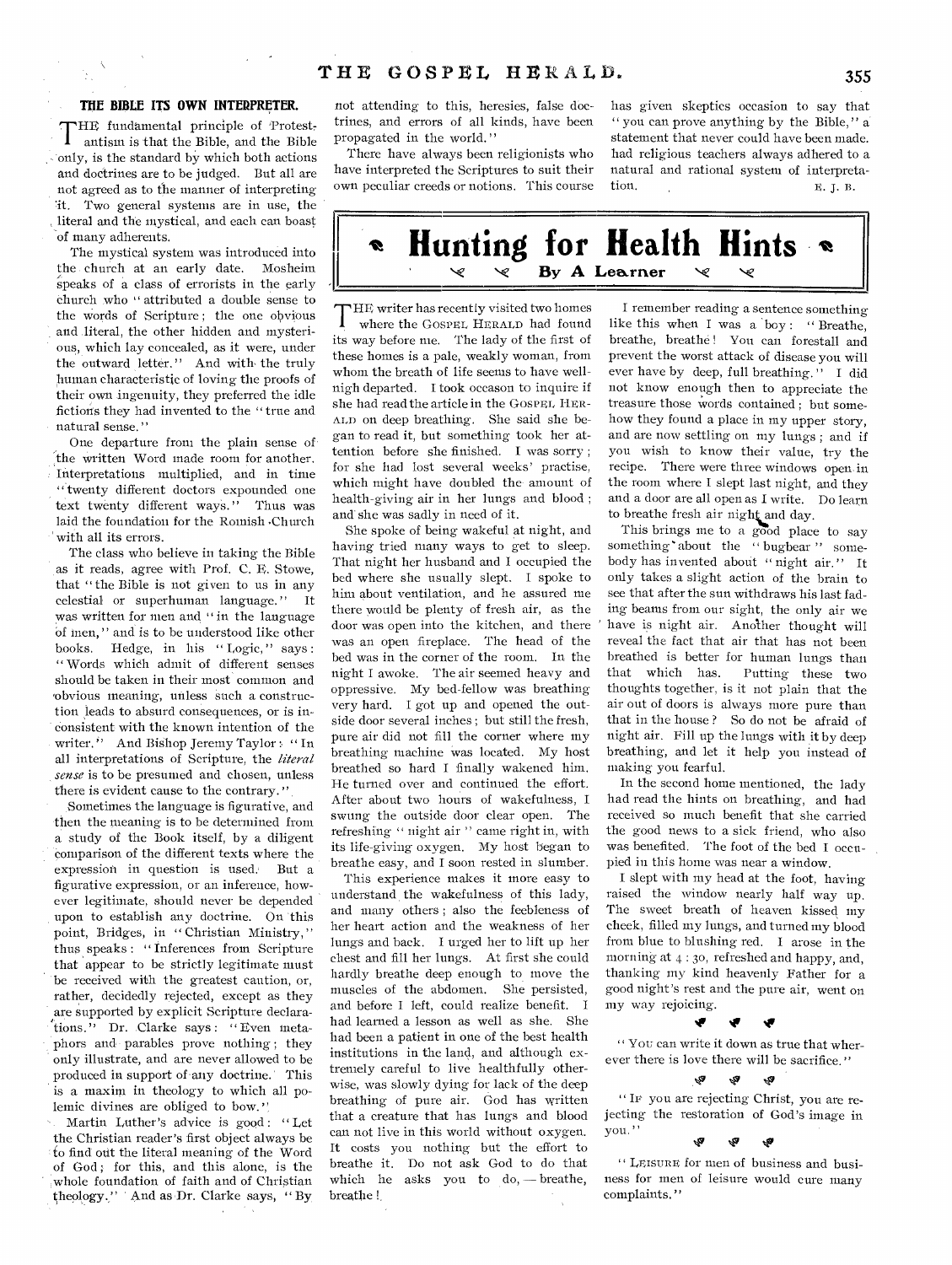

|               |  |   |     |  | SOUTHERN PUBLISHING ASSOCIATION.     |  |
|---------------|--|---|-----|--|--------------------------------------|--|
| <b>EDITOR</b> |  | ٠ | $-$ |  | C. P. BOLLMAN.                       |  |
|               |  |   |     |  | NASHVILLE, TENN., NOVEMBER 19, 1902. |  |

## **SIMPLE FAITH.**

THE thing that God wants us all to have,<br>and the thing that we all need more and the thing that we all need more than anything else in all the world, is simple, childlike faith.

The education of the age in which we live tends to weaken faith. The people of to-day are taught to doubt, to demand evidence, and to receive only that which is capable of demonstration.

But in spiritual things the demonstration comes not as the foundation of belief, but as the result. He who would receive anything from God must first believe that he receives it before it actually comes into his possession.

The divine admonition and promise is, " What things soever ye desire, when ye pray, believe that ye receive them, and ye shall have them.", Mark 11: 24.

Simple faith takes God at his word. The poor blind man whose eyes Jesus anointed, telling him to go to the pool of Siloam, did not stop to inquire how the clay and the water could possibly benefit his eyes ; he simply went, and he came seeing. He was healed not by the clay and the water, but by the power of God received through faith.

Faith says, God has promised, therefore I shall receive. Doilbt suggests, How can such things be ? Faith led Peter to trust himself on the angry waters ; but doubt said, How can this sustain me ? and immediately he began to sink, for he had lost his hold on the divine arm.

Faith is not discouraged by the difficulties in the way, but triumphs over them in the joy of certain victory through the Lord Jesus Christ. " By faith Moses, when he was come to years, refused to be called the son of Pharaoh's daughter ; choosing rather to suffer affliction with the people of God, than to enjoy the pleasures of sin for a season ; esteeming the reproach of Christ greater riches than the treasures in Egypt : for he had respect unto the recompense of the reward. By faith he forsook Egypt, not fearing the wrath of the king : for he endured as seeing him who is invisible." Heb. II : 24-27.

The education of the world says, Demonstration first ; faith comes afterward. The education of the Word of God says, Believe first ; the demonstration will come as an experience.

The children of Israel did not see the waters of the Jordan cut off until the feet of the priests touched the river. They believed against all the evidence of their senses and of all their past experience. But God gave them a new experience — an experience they never could have had without faith.

The man with the withered hand received healing only in the act of stretching forth that arm which had so long hung helpless at his side. Faith made the experience possible to him.

And it is in just the same way that God gives us experiences. As we believe his word and walk out upon his promises, he supplies the fact that we before received by faith. It is then no longer faith, but sight. It is no more hope, but fruition. But the experience furnishes ground for stronger faith and a brighter hope for the morrow. This is growth in grace. This is Christian experience. This is the revelation of  $L^{\prime\prime}$  the righteousness of God" " from faith to faith'; as it is written, The just shall live by faith."

**HELD FOR MANSLAUGHTER** 

 $\mathsf{A}% _{0}\!\left( t_{0}\right)$ MAN named John Carroll Lathrop, a Christian Science leader of White Plains, N. Y., has been held for manslaughter for having caused the death, by malignant diphtheria, of a little girl of seven years of age.

*The Christian Work and Evangelist*  thinks that the case " is one that ought to have interest for every parent. It ought, too, to supply the desired opportunity for testing the efficacy of existing statutes for dealing with offenses such as that which is charged against Lathrop."

As to the fact, there seems to be no question. " A child was taken ill with diphtheria, that most malignant of diseases, which is yet amenable to the latest medical remedies. The child's parents, being Christian Scientists, would not avail themselves of medical aid, but sent for Lathrop, who is a graduate of Mrs. Eddy's 'Massachusetts Metaphysical College.''

Mr. Lathrop stated to the coroner that he did not examine the child's throat, but inferred that she was under " the claim of tonsilitis," this being the phrase, and used " to express a condition of thought ; " for "tonsilitis is only a mortal belief in the human mind." He "treated" the case by letting the thought "reflect upon the patient and eradicate error. "

The Christian Science theory of disease is that its seat is in the mind. How children come to be attacked by diseases of which they have no knowledge and no thought is not satisfactorily explained.

In this case, as in many others of similar character, the child died. Lathrop, it is stated, did not report the case to the Board of Health, nor take any precaution against the infection of others, so that now the child's mother and two sisters are ill with diphtheria, which has also been communicated to one of the children at the school where the children from the same family were allowed to go, even after they had been exposed to the disease. " The town of White Plains is, in fact, threatened with an epidemic, owing ,to the combination of ignorance and reckless indifference in parents and 'healer' alike."

*The Christain Work and Evangelist* calls upon the legislature of the State to provide some more stringent law for the protection of the community against the folly of Christian Science.

This whole matter furnishes an excellent illustration of how the excesses of the few operate to restrict the liberties of the many. Legislators find it extremely difficult to reach such cases without trenching upon the proper liberty of the individual.

It will not do to make a law that a physician must be called in every case of illness. It will not do to trench upon the rights of conscience ; and yet there are cases such as that at White Plains, N. Y., in which it does seem that the helpless and dependent should have the protection of, the State.

The only effectual remedy for such excesses is genuine faith in the Word of God. The theory that the body is nothing while the spiritual nature is everything, is contrary to sound doctrine. " Know ye not that your body is the temple of the Holy Ghost?" wrote the apostle. It follows that the body is to be cared for, to be kept pure, and in the best possible condition for service.

The Bible teaches divine healing, healing in answer to faith, but it also teaches the use of means. • Elisha required Naaman to bathe in the Jordan ; in the case of Hezekiah, Isaiah directed that a poultice of figs should be applied to the boil, or carbuncle ; our Saviour himself applied ihoist clay to the eyes of a blind man, and directed that food should be given to one whom he had raised from the dead ; also the apostle Paul prescribed a little wine for Timothy.

It would be just as reasonable to sit down and wait for God to feed us as to neglect and refuse to use the means which he has put within our reach for the restoration and preservation of health.

Asa's sin was not in using remedies, but in that " he sought not to the Lord, but to the physicians. " In every case it is the Lord who heals, no matter what means may be employed. The Lord would have us recognize this fact, and put our trust in his word, as the Christian recognizes the fact that the Lord feeds him, even though he himself earns his bread in the sweat of his, face.

Christian Science is a dangerous delusion,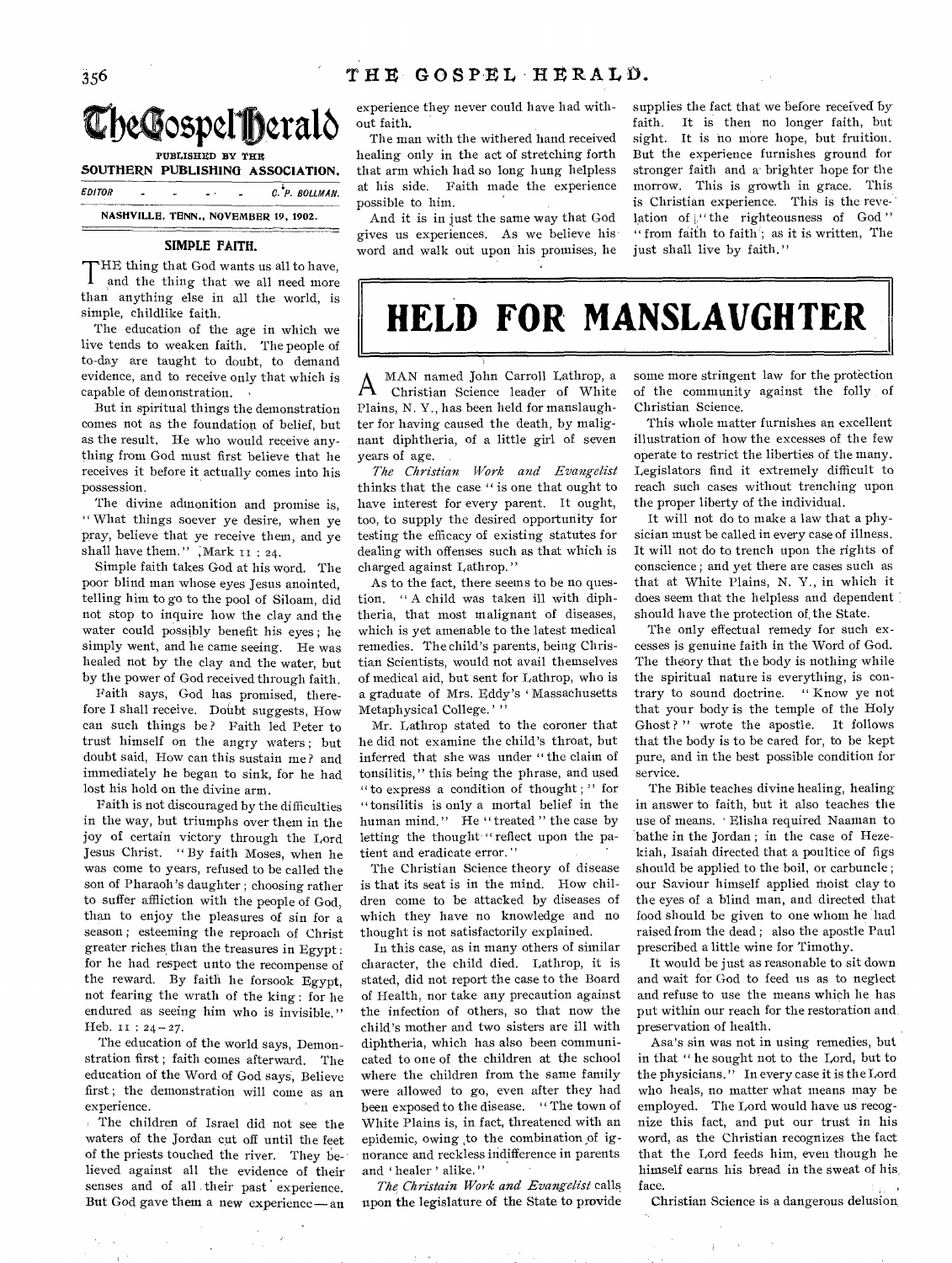- dangerous alike to life and to real faith in God. It should be brought to the Bible test: "To the law and to the testimony: if they speak not according to this word, it is because there is no light in them." Isa.  $.8:20$ 

"I PREFER unrighteousness to self-righteousness. The unrighteous man may see the error of his ways and improve. He may even be lovable. The self-righteous man is unteachable, uncharitable, unloving, unlovable, and unlovely."

ৢ<br>ℛ<br>ℛ<br>₩ 小小小小  $|BLE \div STU|$ 

# THE INTERPRETATION OF THE VISION.

International Sabbath-School Lesson for November 20, 1902.

AND it came to pass, when I, even I Daniel, had seen the vision, that I sought to understand it; and, behold, there stood before me as the appearance of a man. And I heard a man's voice between the banks of Ulai, which called, and said, Gabriel, make this man to understand the vision. So he came near where I stood; and when he came, I was affrighted, and fell upon my face; but he said unto me, Understand, O son of man; for the vision belongeth to the time of the end. Now as he was speaking with me, I fell into a deep sleep with my face toward the ground; but he touched me, and set me upright. And he said, Behold, I will make thee know what shall be in the latter time of the indignation; for it belongeth to the appointed time of the end. The ram which thou sawest that had the two horns, they are the kings of Media and Persia. And the rough he-goat is the king of Greece; and the great horn that is between his eyes is the first king. And as for that which was broken, in the place whereof four stood up, four kingdoms shall stand up out of the nation, but not with his power. And in the latter time of their kingdom, when the transgressors are come to the full, a king of fierce countenance, and understanding dark sentences, shall stand up. And his power shall be mighty, but not by his own power ; and he shall destroy wonderfully, and shall prosper and do his pleasure; and he shall destroy the mighty ones and the holy people. And through his policy he shall cause craft to prosper in his hards; and he shall magnify himself in his heart, and in their security shall he destroy many; he shall also stand up against the Prince of princes; but he shall be broken without hand. And the vision of the evenings and mornings which hath been told is true; but shut thou up the vision; for it belongeth to many days to come. And I Daniel fainted, and was sick certain days; then I rose up, and did the king's business; and I was astonished at the vision, but none understood it. Dan. 8: 15-27, R. V.

# OUESTIONS ON THE TEXT.

41. After seeing the vision, what did Daniel seek to learn? 2. Who then stood before him? What did he

hear?

3. What command was issued?

4. What effect did his presence have upon Daniel?

5. What was the first statement made concerning the vision?

6. What effect did his speaking have upon Daniel?

7. What did the interpreter of the vision then do? What did he promise to make known? At what time did he locate the matter?

8. What interpretation was given of the ram of the vision?

9. What interpretation was given of the hegoat?

To. What was the significance of the great horn of the goat?

11. What interpretation was given of the four horns which succeeded the great horn? What is said of their power?

12. How is the next king described? When would he stand up?

13. How is his power described? How is his conduct described?

14. How will he cause his wrong course to appear right?

15. What mention is made of his self-exaltation ? What further statement is made concerning his relation to others?

16. What marks the climax of his rebellious course? How will be come to his end?

17. What was said about the days mentioned in the vision? What instruction was given about the vision? Why?

18. What effect did the vision have upon the health of the prophet Daniel? What effect did it have upon his mind? Was the vision understood? NOTES.

The vision of the eighth chapter was given only two years after the vision of the seventh chapter, and stands in close relation to it. In the vision of the seventh chapter the whole period of time covered by Babylon, both ancient and modern, is dealt with, and by the aid of later prophecies it appears that the pagan principles of ancient Babylon are revived under Christian forms and names in modern Babylon, and are taught as the truth in the place of the genuine gospel of salvation. This connection between ancient and modern Babylon having been established in the vision of the seventh chapter and the additional visions of John covering the same period, ancient Babylon now drops out of view, and the whole attention is directed to the outworking of its principles in modern Babylon. Enough particulars are given to locate with definiteness the territory and the time of the little horn, and these specifications are so explicitly interpreted in this lesson that all doubt is removed in their application. In the field of view of this vision we have the kings of Media and Persia, the king or kingship of Greece (margin, "Javan"), with particular mention of "the first king," Alexander the Great, and the "four kingdoms " into which his kingdom was divided soon after his death.

Then, 301 B. C., twenty-two years after the death of Alexander the Great, when all his house, whether relatives or posterity, had perished, the empire conquered by "the prince of Grecia" was divided among themselves, by Ptolemy, Seleucus, Lysimachus, and Cassander, "toward the four winds of heaven," as follows: In the north, Lysimachus [had] Thrace, Bithynia, and some smaller provinces of Asia Minor. [In the] east Seleucus [had] Syria and all the country to the river Indus. [In the] south Ptolemy [had] Egypt, Libya, Arabia, and Palestine. [In the] west Cassander [had] Macedon and Greece.-Great Empires of Prophecy, page 199.

The kingdom of Javan included Macedonia as well as Greece. Alexander the Great was the son of Philip II, the king of Macedon, and " at twenty years of age succeeded Philip as king of Macedon and head of Greece, B. C. 336." Thus it was from Macedon that the "prince of Grecia" went forth to conquer Medo-Persia; and when the great horn was broken and the kingdom was divided into four kingdoms, symbolized by the four horns, it was out of the Macedonian horn that there "came forth a little horn, which waxed exceeding great toward the south, and toward the east, and toward the glorious land."

The conquest of Macedonia marked the world-wide supremacy of Rome.

This victory, which destroyed the kingdom of Macedonia, and added that country finally to the Roman Empire, was gained in the battle of Pydna,<br>June 22, 168 B. C. "Thus perished the empire of Alexander the Great, which had subdued and Hellenized the East, one hundred and forty-four years after his death. . . . Polybius dates from the battle of Pydna the full establishment of the empire of Rome. It was, in fact, the last battle in which a civilized state confronted Rome in the field on a footing of equality with her as a great power. Great Empires of Prophecy, pages 243, 244.

A comparison of the prophecies of the seventh and eighth chapters of Daniel and other prophecies with the record of history. makes it clear that the "king of fierce countenance, and understanding dark sentences," who arises "in the latter time" of the four kingdoms which succeeded the kingdom of Alexander, is the same power as is represented by the fourth beast of the seventh chapter, including the ten horns and the little horn. This is Rome. And the little horn of the eighth chapter represents Rome in both of its phases,—Rome pagan and Rome papal, the former a kind of picture of the latter; "for what were the Cæsars, king and priest of the Roman world, but types of that more terrible power, temporal and spiritual, that was to center in the chair of the popes? " $-J. A$ . Wylie, LL. D., author of "The History of Protestantism."

# RUTH AND NAOMI.

International Sunday-School Lesson for December 7, 1902.

GOLDEN TEXT: "Be kindly affectioned one to another." Rom. 12: 10.

LESSON SCRIPTURE: Ruth  $1: 16-22$ .

16. AND Ruth said, Entreat me not to leave thee, or to return from following after thee : for whither thou goest, I will go; and where thou lodgest, I will lodge : thy people shall be my people, and thy God my God:

17 Where thou diest, will I die, and there will I be buried : the Lord do so to me, and more also, if aught but death part thee and me.

18 When she saw that she was steadfastly minded to go with her, then she left speaking unto her.

19 So they two went until they came to Bethlehem. And it came to pass, when they were come to Bethlehem, that all the city was moved about them, and they said, Is this Naomi?

20 And she said unto them, Call me not Naonni, call me Mara : for the Almighty hath dealt very bitterly with me.

21 I went out full, and the Lord hath brought me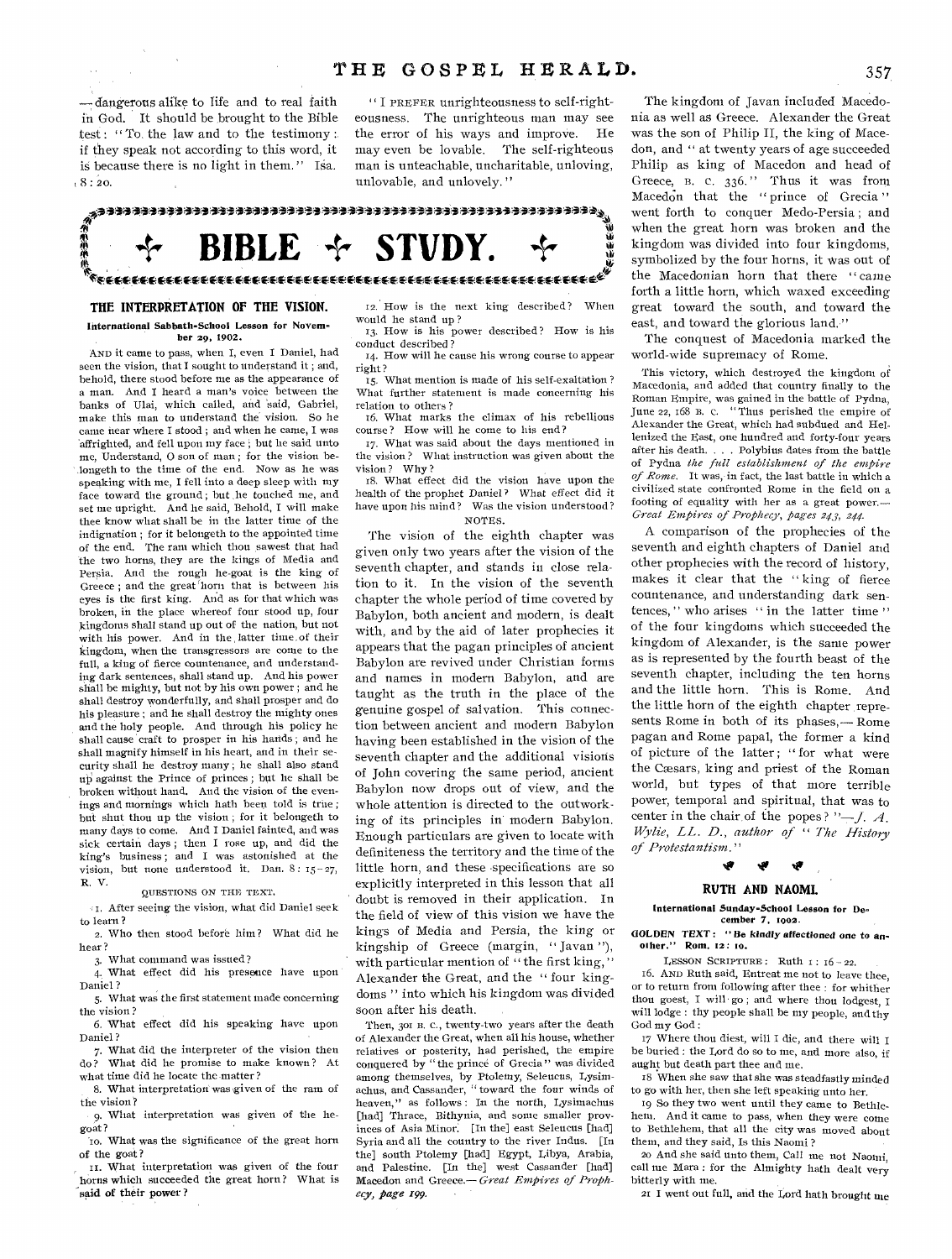home again empty: why then call ye me Naomi, seeing the Lord bath testified against me, and the Almighty hath afflicted me?

22 So Naomi returned, and Ruth the Moabitess, her daughter-in-law, with her, which returned out of the country of Moab ; and they came to Bethlehem in the beginning of bhrley harvest.

#### SUGGESTIVE QUESTIONS.

(t) Give time and place of the lesson incident. What took Naomi to the land of Moab? What losses did she sustain there ? Who started with her on her return to Bethlehem? What was Orpah persuaded to do? Ruth I :I-6, 14, 15. Note 1. (2) What was Ruth's decision? What people and what God did she choose? Verses 16, 17. Note 2.<br>(2) Did Naomi accept her decision? Verse 18. (3) Did Naomi accept her decision? (4) Where did Ruth and Naomi go? Where is Bethlehem? What was the effect of their arrival in the city? Verse 19. Note 3. (5) What did Naomi tell her old friends to call her? What reason did she give? Verse 20, (6) How did she say she went out? How had she returned? What did she say God had done? Verse 21. Note 4. (7) When did they return to Bethlehem? What lesson may he learned from the story of Ruth? Verse 22. Note 5.

#### NOTES.

1. " The book of Ruth is a kind of appendix to the book of Judges. It begins with a time 'in the days when the judges. ruled,' and 'there was a famine in the land,' Bishop Patrick is of the opinion that these things came to pass in the days of Gideon, when the children of the East came and destroyed the harvests of the earth, and left no sustenance for Israel nor for their cattle (Judges 6: 3, 4), the only famine noted during the judges."— *Sacred Chronology.* The Oxford Teachers' Bible says that " it comprises a period' of ten years during the judgeship of Deborah and Barak."

2. Dr. Schaff calls the story of Ruth " a beautiful episode of domestic life, showing how domestic virtue may he practised and domestic happiness enjoyed even in periods of revolution and anarchy." The incidents related, and the deep affection Noami had inspired in both her daughters-in-law, show her to have been, not only a woman of deep, consistent piety, but one who was sweettempered and "livable." "All that Naomi had said, her solitariness, poverty, sorrow, only served to attach Ruth mote firmly. Orpah, too, was attached and welldisposed ; but still, with eyes of love, she yet saw herself, while Ruth saw only the beloved one. "— *Cassell.* Both Ruth and Orpah must have learned much of God in their husbands' homes, and have seen the difference between his worship and the worship of idols. No doubt both had worshiped him, at least formally. And Ruth was sincere. She loved Naomi ; but God was first. She would not return to idol-worship.

3. The Hebrew word translated "moved" is defined : " To make an uproar, or agitate greatly." The advent of the two strangers into the quiet little town evidently made no small stir. Bethlehem is about six miles southeast of Jerusalem.,

4. Naomi went out full; i, *e.,* with hushand and sons. She returned "empty;" her loved ones were sleeping in far-away Moab.

5. They returned to Bethlehem " in the beginning of barley harvest," about March or April, though " in some of the hilly districts of Palestine this harvest occurs as late as May." " The practical lessons of the book are manifold and impressive,— the sure reward of filial devotion and trust in God ; the true use of the calamities of life ; the overruling providence of God in the private affairs of the human family as well as in the palaces of princes and the public events of nations. It also shows that God had children outside of Canaan and the Jewish theocracy ; and the incorporation of Ruth into the church of the Old Testament may be regarded as an intimation of the future call of the Gentiles to the gospel of salvation. "— *Schaff.* 

# **If iv**

# **A SONGFUL RELIGION.**

C that abounds in song. Atheism is HRISTIANITY is the only religion songless ; agnosticism has nothing to sing about ; the various forms of idolatry are not tuneful ; but Judaism said, " 0, come, let us sing unto the Lord;" and when Christ came, the angels greeted his birth with a song, and since that time Christian song has gained in fulness and strength of voice with each century.— *Advance*.<br> **v v v** 

## WHY REVELATION IS INCOMPLETE.

GOD is hampered by human language."<br>That is the way that Moody put the OD is hampered by human language." truth in one of his Northfield talks. " God can not say all that he means in our human language, but he always means all that he says, and *more* — never less." The suggestiveness of Bible truth is ever more than its explicit statements. God's love and goodness are ever more than we can tell or think. *—Sunday-School Times.* 

#### Ŵ,

REVENGE and wrong bring forth their kind. The foul cubs are like their parents. Their den is in the guilty mind, and conscience feeds them with despair.—Shelley.

۰Ś.

# ,47 '

GENERAL BOOTH has acquired thirty thousand acres of land in West Australia, where he will plant a large Salvation Army colony, recruited from the slums of ,London.

# Niv le

THE Sultan of Turkey is said to have issued an edict forbidding the publication of books in his realm. The reason is sup-, posed to be that he is going to publish a book himself, and wants a clear field for it. is de la



**A HAPPY SCHEME.** 

" How DO you manage, my little man," And I touched his cheek with its wealth of tan, "To accomplish as much as you do each day? If it is n't a secret, tell me, pray." " A secret !" he laughed, brim full of glee, And tossed back his head ; "why, don't you see, I make believe all play is fun, And I s'pose that's why I get so much done." *—Child's Hour.*   $\mathbf{r}$ **Ry** *'9* 

# **WHEN I'M A MAN.**

**4 WHEN** I'm a man," said Ted, whit-<br>tling away at the willow twig that tling away at the willow twig that he was trying to make into a whistle for baby May, " I know what I'll do, I'll earn heaps and heaps of money for mania, so that she won't have to sew and sew all the time to make clothes for other people. That's what I'm going to do."

Robbie listened with envious and admiring awe at this confident statement of his elder brother, while baby May watched with delighted interest the shaping of the coveted whistle. The long, drooping The long, drooping branches of the old willow-tree waved back and forth above them as they sat in the shade below. Snowball, the family cat, looked like a bunch of animated cottonwool on the bright green sod, her three kittens, as spotless as herself, scampering, tumbling, and turning somersaults around her ; which frolicsome behavior Bruno, the collie dog, viewed with dignified disapproval from his comfortable position beneath the privet hedge.

" Boys, the wood-box is empty ! " called their mother from the window, where she sat at her sewing-machine, scarcely taking time to breathe the sweet, flower-scented air. " I think you must have forgotten all about it to-day."

Ted did not seem to hear this remark, for he kept on whittling ; but Robbie started up at once, whistling cheerfully as he passed back and forth from wood-pile to kitchen. Ted was saying, —

" Yes, sir ! When I'm a man I'm going to build a great big house for mania, just like Mr. Brown's ; and I will buy her a silk dress such as Mrs. Brown wears to church on Sundays; and I'm going to  $-$  "

" Teddy, dear, don't you know it is time for you to make the kitchen fire, so that I can get supper pretty soon ? " came the mother's gentle voice from the window.

" 0, bother the kitchen fire ! " exclaimed Teddy, pettishly. " I can't do it now. You do it, Bob. I want to finish this whistle for baby."

" Robbie is not used to making the fire, ' objected his mother ; " and besides, you know, you have neglected to empty the ashes for two days past. The pan is running over. Robbie can not manage it."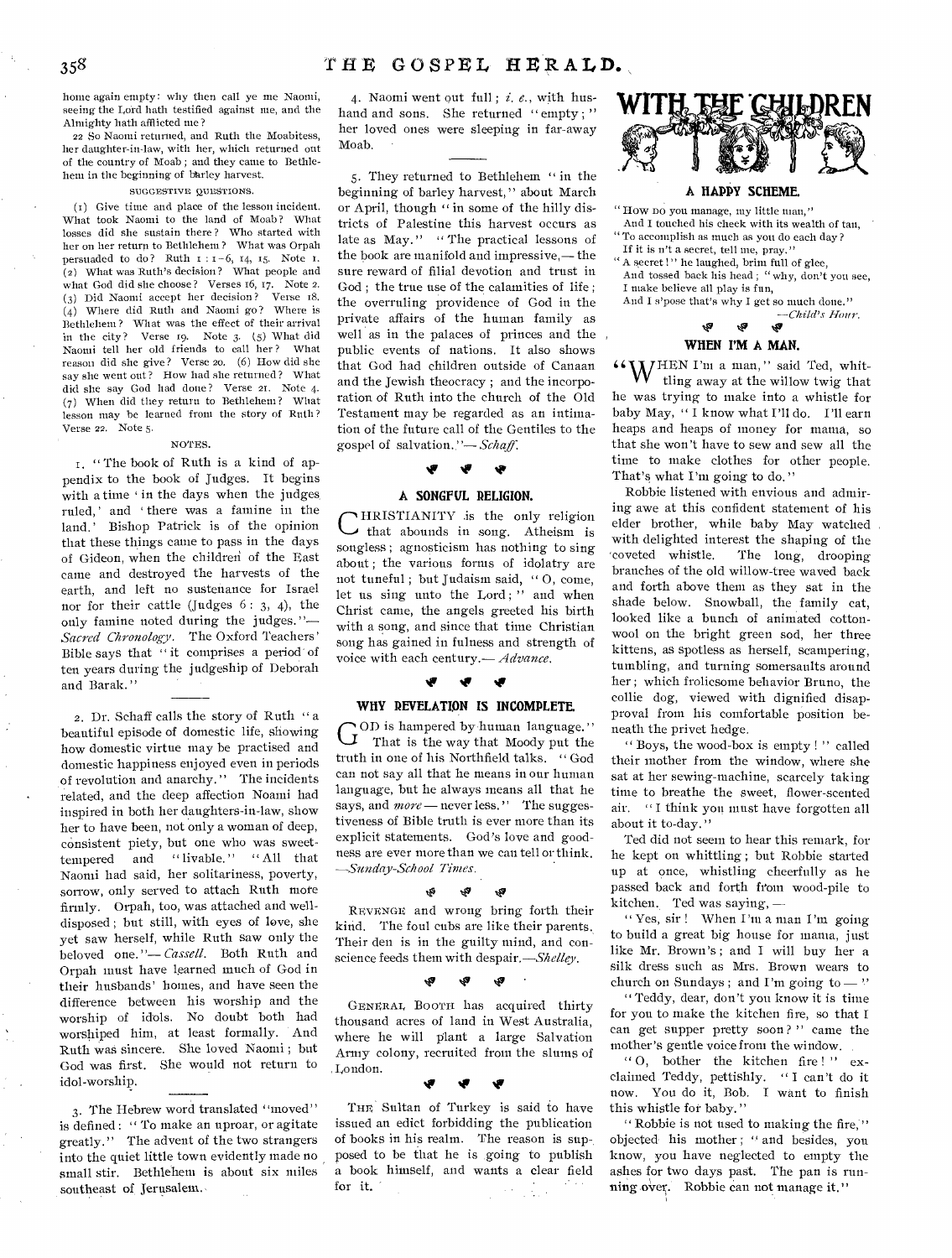"O, yes I can," answered Robbie, blithely. "I can take the fire-shovel and . empty a little at a time into the coal-scuttle, and not make much of a muss either, " and away he ran to do it, with a face as bright as the day itself.

" Put on the teakettle, Bob, while you are about it," ordered Ted, whose duty it was to to attend to these chores, but who was quite willing to do them by  $prox y - a$ proxy so conveniently handy and willing as Robbie.

" And I'm going to have a carriage and a pair of jet-black horses and an automobile, " continued Ted, when his audience was once more settled before him, with attentive eyes and ears. " I guess mama will like to go out riding with me when I'm a man, and can take care of her as ,papa did When he was alive. All she'll have to do will be to sit in the parlor all day long. I wish I was a man now. "

" Some one will have to do an errand for me," again came the mother's voice, wafted to the children along with the fragrance of the blossoming syringas, roses, and sweet peas that made their next-door neighbor's door-yard a bower of loveliness and delight. " This dress must go to Mrs. Brown, and I want to send to the store. Teddy, I :think you had better go this time, dear. Robbie has done all the errands to-day."

But she spoke to ears that heard not — Teddy was already out of hearing. Warned by the first word of what he had to expect, he found it convenient to have other business in the back yard, which claimed his immediate and undivided attention. In this way he avoided a knowledge of the duty which lay nearest. If you do not know what is 'wanted, of course you can not do it. Nobody can deny that. Robbie trotted off to Mrs. Brown's with the big parcel, and afterward to the store, rejoicing his mother's heart by his cheerfulness and his loving, willing service.

Teddy cheated himself worst of all ; for Robbie came home full of all he had seen at the village store — a man with a handorgan, a monkey, and a dancing bear, that were passing through the place. This was a blow to Ted, who felt deeply injured when Rob told him of the crowd of boys that followed the man out of town. He — Robbie — could not go because he had to bring the thread home to his mother.

Ted forgot to finish the whistle that day, after all, thereby disappointing his sister not a little.

" I dess Teddy will make it when he's a man," the little maiden confided to Robbie. " What you doin' to do for mama, Robbie, when you's a man!"

" I don't know, " replied Robbie, thoughtfully, not quite so sure of himself as Ted ; but, brightening. "I guess I'll do just whatever I can." - Anne H. Woodruff, in *Youth's Companion,* 

#### **BE SOMETHING.**

BE something in this throbbing day Of busy hands and feet — A spring beside some dusty way, A shadow from the heat ; Be found upon the workmen's roll ; Go sow or reap or plow ; Bend to some task with heart and soul ; Be something, somewhere *—now!"* 

#### $\mathbb{Q}_p$   $\mathbb{Q}_p$ Ŵ

#### **TEDDY AND THE GOLDEN RULE.**

**COW then!** There is room for one more !" cried Uncle George. "Pack him in, and we're off."

Room in the great big crowded sleigh for only one more, and alas ! there were two eager little boys left standing on the curbstone, longing with all their hearts to take a ride.

" Which of you shall it be?" said Uncle George.

There was a moment's pause. Then Teddy stepped back. "Let it be Harry," he said. "I can stay behind."

So Harry was swung up into the open place. The whip cracked, the bells jingled, and away they went, leaving Teddy alone, winking with all his might to keep the tears out of his eyes. Pretty soon he ran upstairs to visit grandma. Grandma was sitting by the window. She laid down her sewing and gathered Teddy up in her arms. " My dear little boy," she said, "has been trying to follow the golden rule, hasn't he?"<br>Teddy nodded.

Presently he said: " Grandma, does God up in heaven notice when a little boy tries to mind his rules?"

" Yes, indeed he does, and it makes him feel very glad."

Teddy's round face grew solemn. " Can just a little boy make God glad?"

" Yes, dear."

" Isn't that queer," said Teddy, " and and splendid?'

" And isn't it queer," said grandma gently, " that when little boys like you and old ladies like me can make God glad, we sometimes forget and make him sorry ? " *—Sunbeam.* 

# **Here and There.**

~~~~

SENOR CARVALHO, a Spanish engineer, claims to have invented a steam engine that will give vessels a speed of fifty miles an hour. It is said that the experiments with the invention have been successful, and that a New York company has purchased the right. It is anticipated that this new engine will revolutionize marine propulsion.

ONE of the most remarkable natural wonders in the world is the asphalt lake in the little British West India island of Trinidad. Mr. Smartt, a civil engineer in the employ of the British government, who has spent fifteen years making surveys in the island, says the lake covers an area of ninety acres. " Extending over an area of nearly four hundred acres to the north of the lake is a black and barren tract of asphalt that appears to have dried out and hardened, and which is mixed with the soil to such an extent that it is not quite so good as that of the lake."

Mr. Smartt says that this curious lake is not a spring of pitch : but that " almost the entire island is underlaid with seams or strata of the same kind of pitch found in the lake." Those digging deep wells are sure to pass through a seam of asphalt, which has to be curbed with bricks or boards.

The lake supplies this and other countries with paving material.

DR. HALLOCK is writing for the *American Messenger* a sketch of travels in Palestine. He says of the railroad building from Haifa to Damascus :

Though we had been told it was there, the first surprise that greeted our eyes on landing was the sight of a railway track. This railroad is intended to go from Haifa to the Jordan and the lake of Galilee and thence to the ancient city of Damascus. The track is laid for about five miles, but the road is graded and the bridges built as far as we went toward the Jordan.

Dr. Hallock says of the roads he passed over in Palestine : —

We were all prepared to appreciate the frontier farmer's description of a road in his country, which he said was first a wagon track, then a bridle path, then a squirrel track, and then it ran up a tree. There is a so-called road from Haifa to Nazareth. We were placed in heavy coaches, four persons to each, with two horses in front, and an extra one at the side, hitched by a strange contrivance to the body of the carryall. It was an actual relief when at Nazareth the road came down to a bridle-path, and we abandoned stages and took to horseback for the remainder of the journey.

It was in March that the Doctor traveled from Haifa to Nazareth, and he *says* that as " the 'latter' rains were over, the ground the whole distance was fairly enameled with beautiful flowers of brightest hue," and "the gardens were green with semi-tropical vegetation."

A FARMER had a weather vane made for use on one of his barns, in which was wrought the words, " God is Love. " Some one said to him, " You have placed an immutable truth on a changeable thing." " Well, sir," replied the man, "I want you to understand that that means God is love whichever way the wind blows." More truth in that saying than in some sermons an hour *long.— Selected* 

THE strongest animals in the world are those that live on a vegetable diet. The lion is ferocious rather than strong. The bull, horse, reindeer, elephant, and antelope, all conspicuous for strength, choose a vegetable diet,— *Selected,*